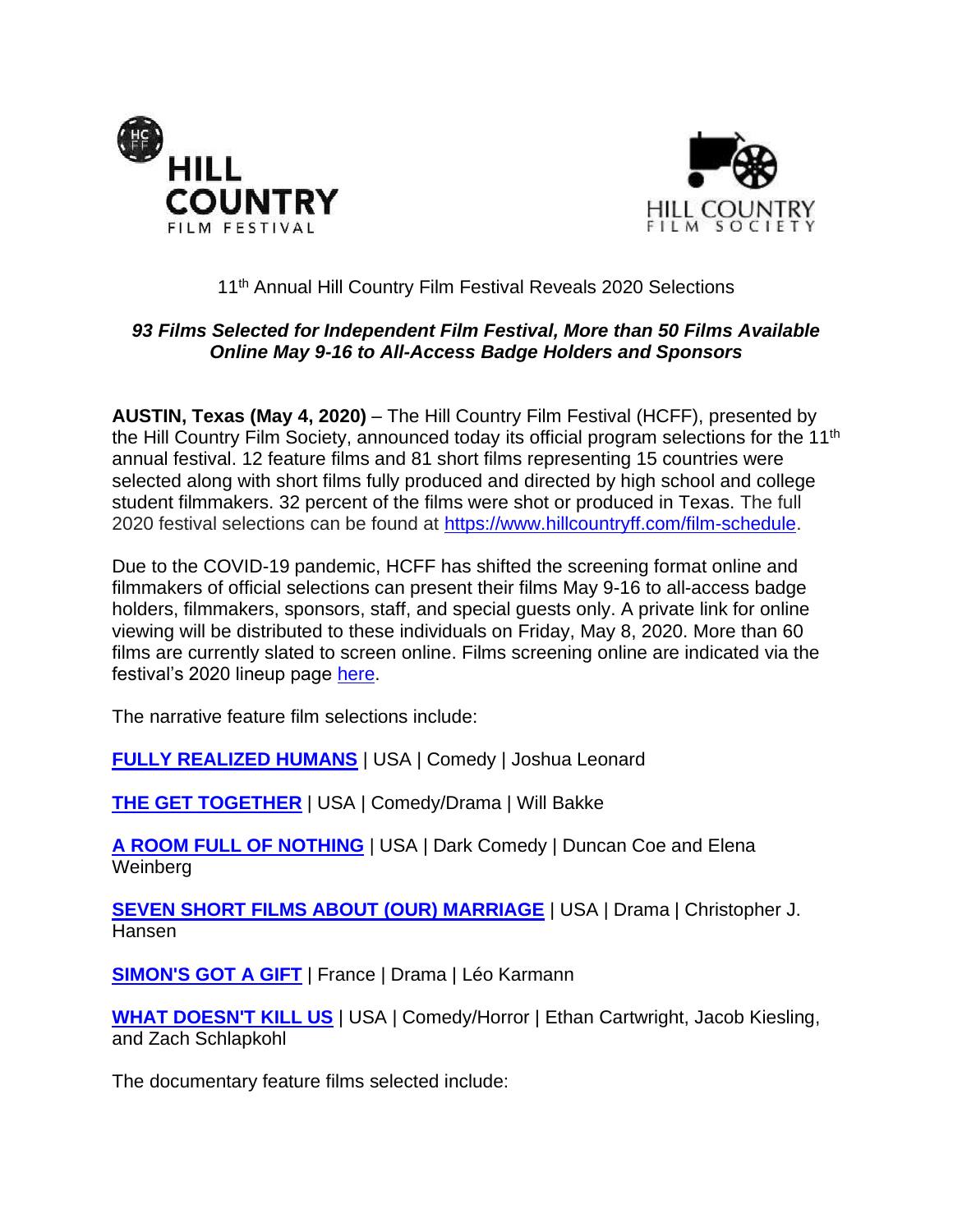# **BRAVO Y GRANDE** | USA | Carl Crum

**[COWBOYS](https://www.imdb.com/title/tt7132906/?ref_=fn_al_nm_1a)** | USA | Bud Force and John Langmore

**[FIVE YEARS NORTH](https://www.imdb.com/title/tt10843712/?ref_=fn_al_tt_1)** | USA | Zach Ingrasci and Chris Temple

**[HI I'M BLAKE](https://www.imdb.com/title/tt12002574/?ref_=fn_al_tt_1)** | USA | Jon Michael Simpson

**LOVE ME WHOLE** | USA | Jeff Ray

**[TAKE PAINS. BE PERFECT.](https://www.imdb.com/title/tt9896102/?ref_=fn_al_tt_1)** | USA | Kristi Frazier

Short films selected represent a wide spectrum of genres from dramas and comedies to documentaries and animations. Short films include comedy **THE HEIST** (d. Julius Kloepping, Ireland); dramatic films **MARFA** (d. Joe Zizzo, USA) and **[ANY](https://www.imdb.com/title/tt7239868/?ref_=fn_al_tt_2)  [WEDNESDAY](https://www.imdb.com/title/tt7239868/?ref_=fn_al_tt_2)** (Allie Light and Patrick Stark, USA); and documentary **[WE ANSWERED](https://www.imdb.com/title/tt5321670/?ref_=fn_al_tt_1)  [THE CALL](https://www.imdb.com/title/tt5321670/?ref_=fn_al_tt_1)** (d. Scott Holmgren, USA).

#### **Online Viewing**

In addition to online screenings of select 2020 films, HCFF has already made available 20 of its favorite short films from prior festivals which can be viewed now at [https://www.hillcountryff.com/watch-now.](https://www.hillcountryff.com/watch-now) These films are available to the public.

Additional festival news can be found on the HCFF Facebook page at [www.facebook.com/HillCountryFilmFestival](http://www.facebook.com/HillCountryFilmFestival) and on Twitter at [www.twitter.com/HC\\_Film\\_Fest.](http://www.twitter.com/HC_Film_Fest)

## **Tweet This**

@HC\_Film\_Fest reveals official program selections for 11<sup>th</sup> annual festival, 12 features and 81 shorts. [https://bit.ly/2KT8Eyn.](https://bit.ly/2KT8Eyn) #filmfest

## **About Hill Country Film Festival**

Set in Fredericksburg, Texas, the Hill Country Film Festival (HCFF) is the vision of its director Chad Mathews, an actor, screenwriter, producer and native Texan. Having participated in the film festival circuit, Mathews came to love the camaraderie and shared respect of those who are committed to the art of independent filmmaking. HCFF was created to celebrate and showcase filmmakers from Texas and around the world and is annually presented by the Hill Country Film Society, a 501(c)(3) non-profit organization. For more information, visit [www.hillcountryff.com.](http://www.hillcountryff.com/)

## **About Hill Country Film Society**

The Hill Country Film Festival, created in 2010 to celebrate and showcase filmmakers from Texas and around the world, quickly evolved into a non-profit organization with a broader vision. The Hill Country Film Society not only hosts the annual festival, but provides year-round independent film programming in the Texas Hill Country as well as education in the art of independent film. Its mission is to encourage discovery through